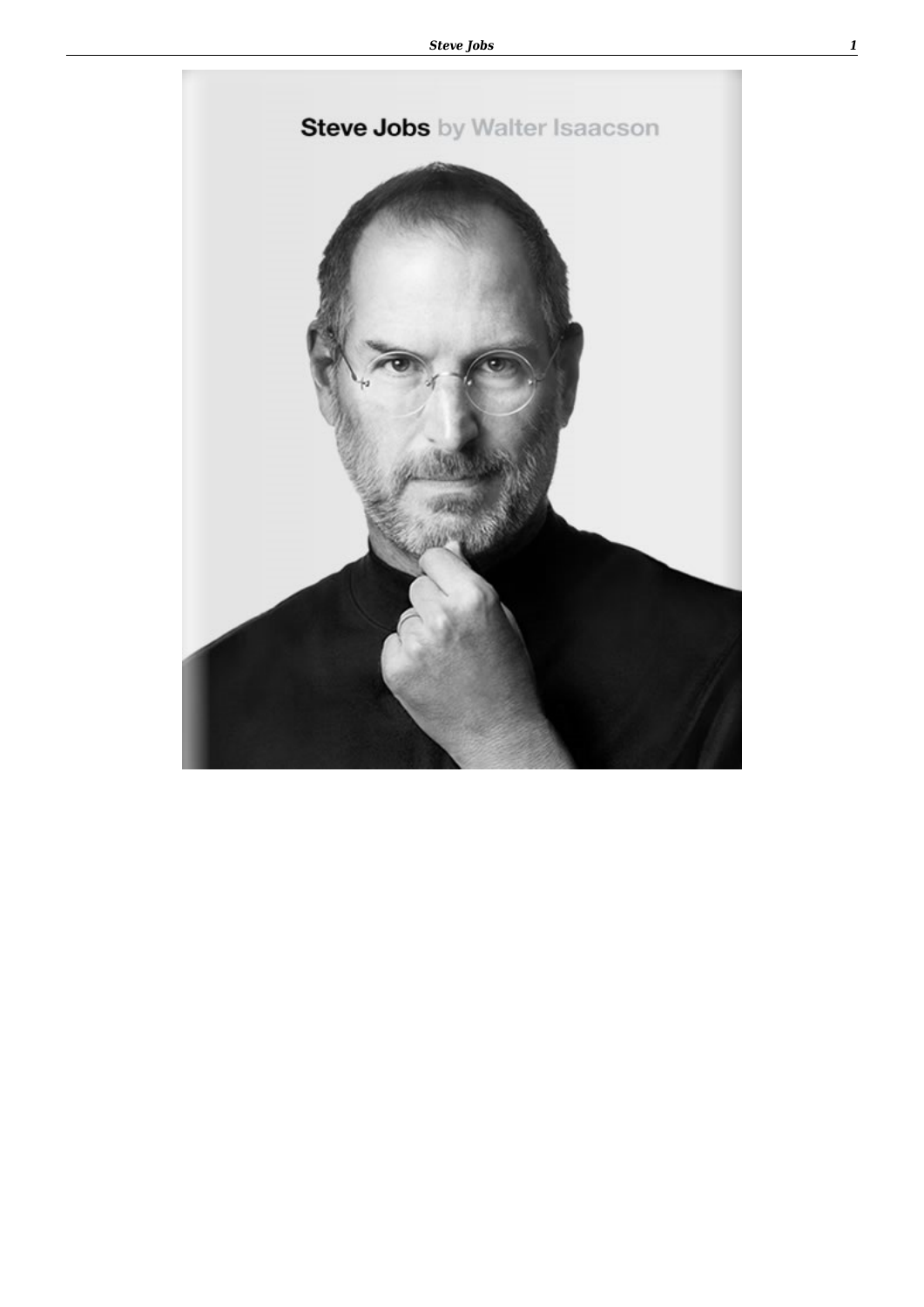Your browser doesn't support HTML5 video

## **The Book**

Steve Jobs is the authorized biography of Steve Jobs. The biography was written at the request of Jobs by acclaimed biographer Walter Isaacson, a former executive at CNN and Time who has written best-selling biographies about Benjamin Franklin and Albert Einstein.

Based on more than forty interviews with Jobs conducted over two years - in addition to interviews with more than one hundred family members, friends, adversaries, competitors, and collegues - Isaacson was given "esclusive and unprecedented" access to Jobs's life. Jobs is said to have encouraged the people interviewed to speak honestly.

The book is described as "[chronicling] the roller-coaster life and searingly intense personality of a creative entrepreneur whose passion for perfection and ferocious drive revolutionized six industries: personal computers, animated movies, music, phones, tablet computing, and digital publishing."

In just over 600 pages, the book covers Jobs' entire life, from his childhood in his adoptive parents' home in California to his three bouts with pancreatic cancer. Early chapters include one on his relationship with Steve Wozniak and Jobs' brief stint at Hewlett-Packard, Reed College, Atari, and a formative trip to India to find himself. A chapter each is devoted to the development of the Apple I, Apple II, Lisa, and the classic Macintosh during his early years, the founding of NeXT and funding of Pixar when he was ousted from Apple, and Jobs' triumphant and incredibly productive return to Apple starting in 1997. Following the latter "second coming" of Jobs, Isaacson chronicles the development



of the iMac, iPod, iTunes, Apple Stores, and iPad.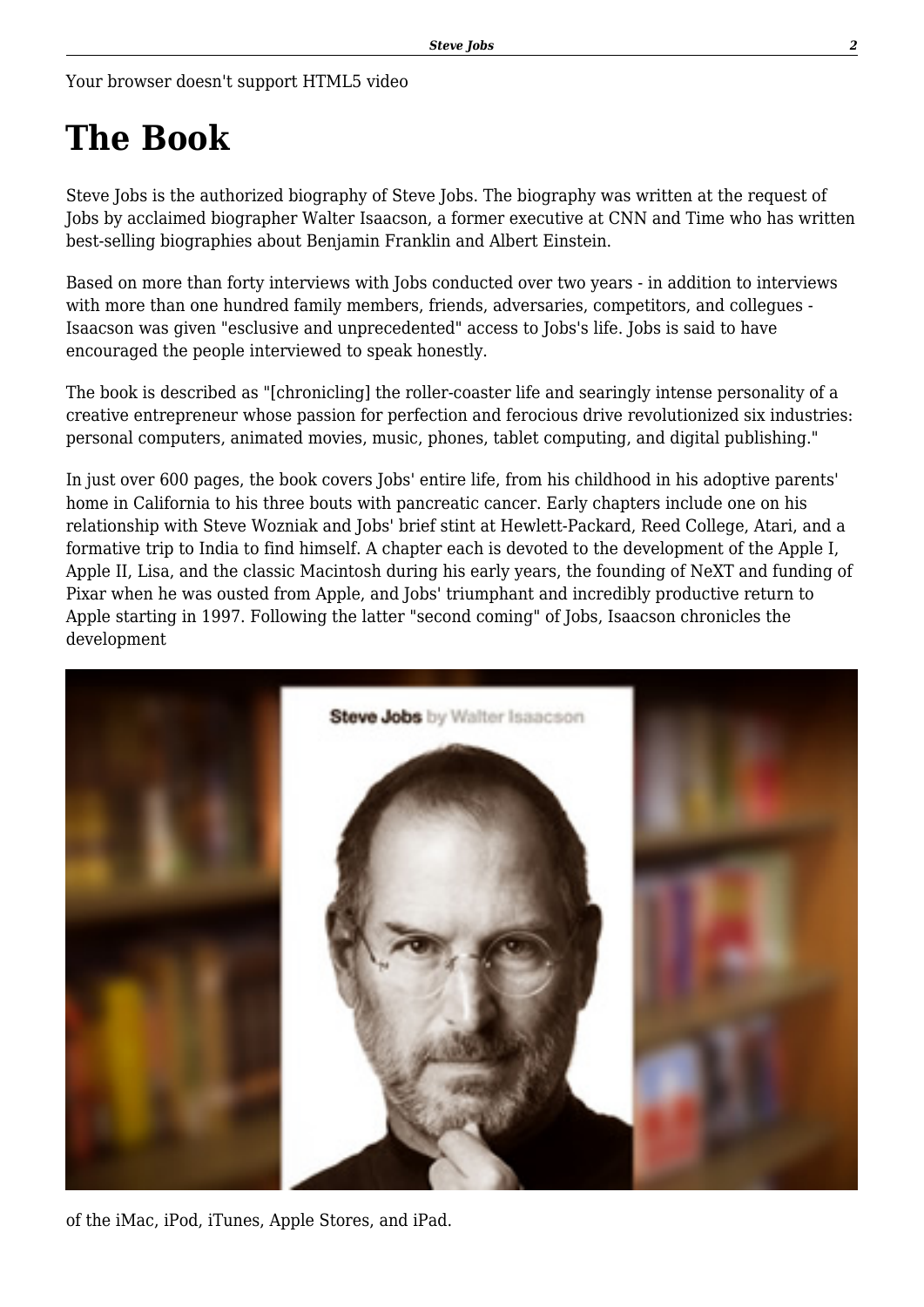Jobs' abrasive personality, which simultaneously inspired and intimidated those around him, is a recurrent theme throughout. Details of his personal life are also included, including early relationships, his marriage of twenty years, and his four children and his early life.

# **Youth**

## **The jobs family**

Steve Jobs was born on February 24, 1955, in the city of San Francisco. His biological mother was an unwed graduate student named Joanne Simpson, and his biological father was either a political science or mathematics professor, a native Syrian named Abdulfattah John Jandali.

Being born out of wedlock in the puritan America of the 1950s, the baby was put up for adoption. Joanne had a college education, and she insisted that the future parents of her boy be just as well educated. Unfortunately, the candidates, Paul and Clara Jobs, did not meet her expectations: they were a lower-middle class couple that had settled in the Bay Area after the war. Paul was a machinist from the Midwest who had

not even graduated from high school. In the end, Joanne agreed to have her baby adopted by them, under the firm condition that they later send him to college.

Paul and Clara called their new son Steven Paul. While Steve was still a toddler, the couple moved to the Santa Clara county, later to be known as Silicon Valley. They adopted another baby, a girl called Patti, three years later in 1958.

### **Childhood**



Steve was quite a turbulent child. He really didn't care about school for some time until he reached the 4th grade, and had Imogene "Teddy" Hill as a teacher.

She did bribe him, with candy and \$5 bills from her own money. He quickly became hooked — so

much so that he skipped the 5th grade and went straight to middle school, namely Crittenden Middle School. It was in a poor area. Most kids did not work much there, they were rather fond of bullying other kids, such as the young Steve. One day he came home and declared that if he wasn't transferred to another school, he would stop going to school altogether. He was 11. Paul and Clara complied, and the Jobses moved to the cozier city of Los Altos, so that Steve could go to Cupertino Junior High. This proved to be decisive for Steve's future.

As Steve was growing up in Los Altos, he became increasingly curious about the world of electronics that filled his neighbors' garages. His own father introduced him to Heathkits, which fascinated him.

### **Homestead High**

When Steve arrived in Homestead High School, he enrolled in a popular electronics class. His teacher was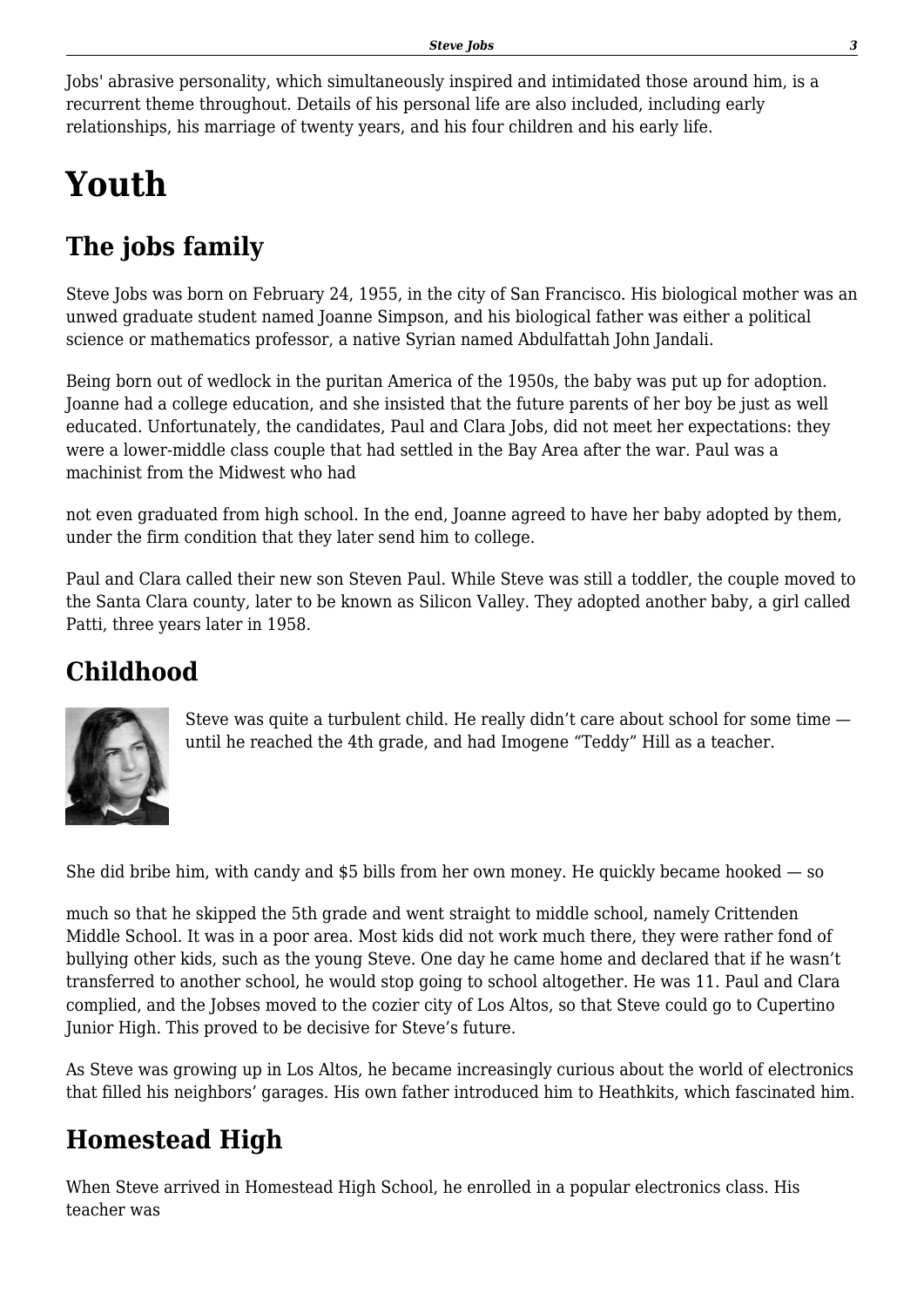Mr. McCollum. McCollum later recalled of one time when his pupil Steve called up David Hewlett himself, co-founder of HP, to get spare parts for his homework, and even a summer job at HP's factory. Steve's entrepreneurial skills showed up early in his life indeed.



Mr. McCollum's Electronics 1 class. Steve is well recognizable in the middle

 At Homestead, Steve befriended Bill Fernandez, a neighbor who shared his interests in electronics. It was Bill who first introduced him to another computer whiz kid, an older guy named Stephen Wozniak, or as everybody used to call him — Woz. Steve and Woz met in 1969, when they were respectively 14 and 19. At the time, Woz was building a little computer board with Bill Fernandez that they called "the Cream Soda Computer".

Typically, it was really hard for me to explain to people the kind of design stuff I worked on, but Steve got it right away. And I liked him. He was kind of skinny and wiry and full of energy. [.] Steve and I got close right away, even though he was still in high school [.]. We talked electronics, we talked about music we liked, and we traded stories about pranks we'd pulled.

#### *Steve Wozniak in iWoz*

Woz and Steve later engaged in several pranks together, including putting a huge middle finger on one of the high school's building.

It was also at Homestead that Steve met Chris-Ann Brennan, his first steady girlfriend, with whom he stayed for several years. A couple of years later, Woz and Steve started their first entrepreneurial venture. It was 1972, and on US campuses, there was a lot of talk about "phone phreaks." They were early computer

hackers that managed to build "blue boxes" — little devices that fooled AT&T's long-distance switching equipment, and allowed you to make phone calls for free.



Woz and Bill Fernandez with the huge middle finger flag they put on Homeastead High School with Steve Jobs in 1971

Woz read about them in an article which he showed to Steve. They both tried to build one, and to their surprise, it worked! It was Steve who came up with the idea of selling them; he and Woz would go from room to room in Berkeley's dorms, where Woz was a student, and sell them to interested students. However, this business was illegal and the two of them stopped after they almost got caught by the police.

### **Reed College**

The following year, Steve finished high school and reached college age. He decided to go to the fancy Reed College, a private liberal arts college up in Oregon. However, the tuition for Reed was so expensive that Paul and Clara could hardly afford it. Yet they were bound by the promise they'd make to their son's biological mother, so they spent almost their entire life's savings on their son's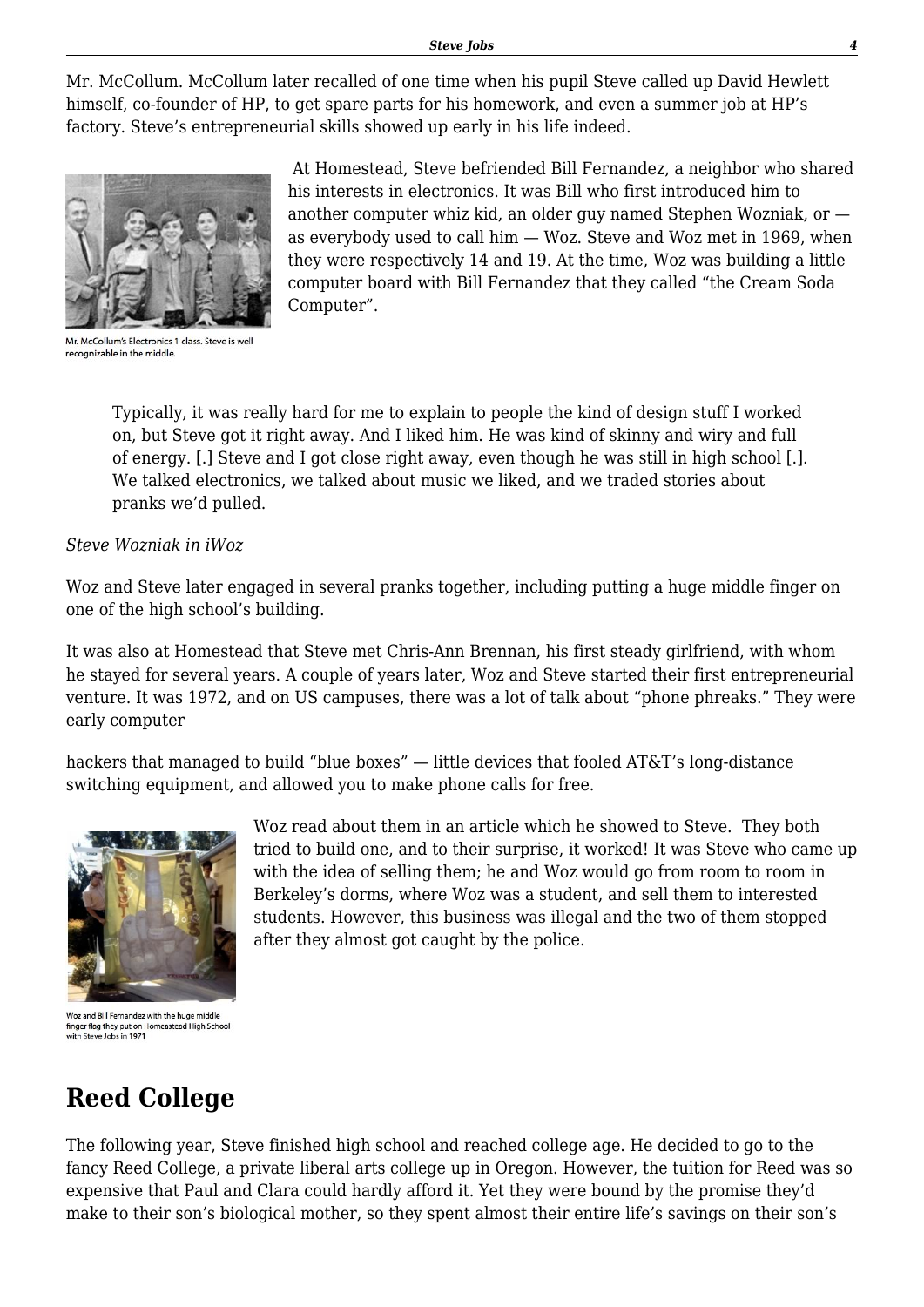higher education.

Steve only officially stayed for a couple of months at Reed. He dropped out before Christmas. However, that allowed him to "drop in" on classes he was not supposed to attend.

It was at Reed that Steve started experimenting with Eastern mysticism. He delved into weird books and came to believe that if he ate only fruits, for example, he would eliminate all mucus and not need to shower

anymore. He also started his habit of fasting for long periods of time (he would still do so ten years later, when he was a multi-millionaire). He occasionally used LSD, and became something of a laggard hippie. One of his best friends at Reed was Dan Kottke, who shared his interests in such philosophies.



 The following year, in 1974, Steve desperately needed money, so he got a job at Atari. Atari was arguably the first video game company: it was created by Nolan Bushnell in 1972, and one of its ␣rst employees was Al Acorn, the inventor of Pong. Steve was hired although he would often call his co-workers names and smell pretty bad. That's why he was soon moved to the night shift.

# **The Apple I**

### **Homebrew**

While Steve had been away in India or Oregon, his geek friend Woz had been hired by Hewlett-Packard. To him, it was a dream job: a company full of passionate engineers just like him, where he could work on products for other engineers. However, in his spare time, he had cultivated his interest in designing computer circuits, and had joined a computer hobbyists association called the Homebrew Computer Club.

Woz was impressed by the Altair (and by Microsoft's BASIC interpreter), but he knew from his almost life-long experience in circuit design that he could do a much better job. So he started work on his own computer — which he decided to base on another

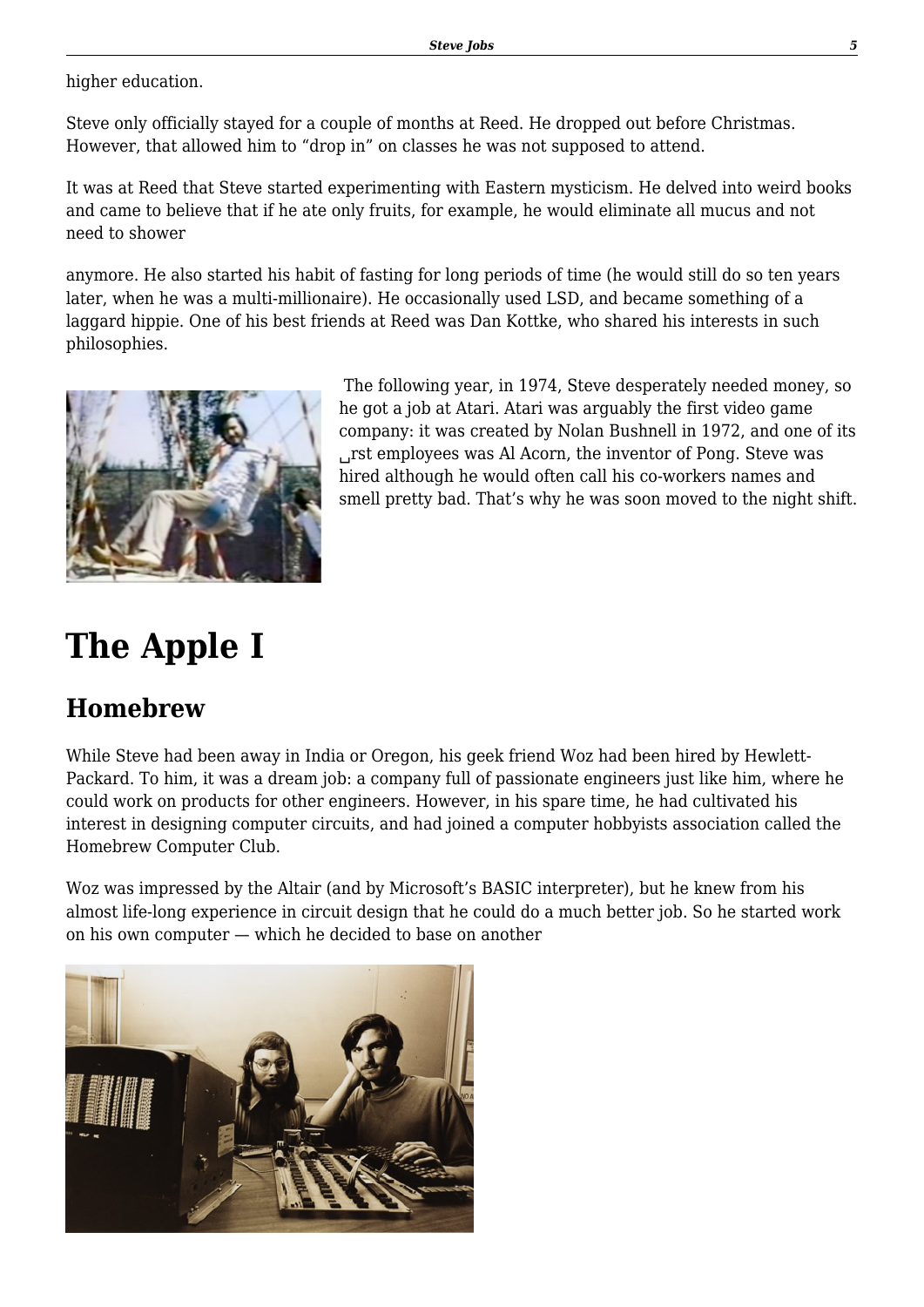microprocessor, MOS's Technology 502. This was his new goal in life. While keeping his job at HP, he worked very hard at this computer board, and came up with an impressive result; a powerful computer (for the time) which worked with a keyboard and screen, not one that flashed lights — and all with amazingly few chips.

Woz showed his computer design to his friend Steve

Jobs. Steve was impressed. He did not know much about engineering, but he could see there was a demand for having a computer to write software for, a computer for software hobbyists. He was especially excited to see that a lot of the qualified engineers at Homebrew were talking about Woz's computer with admiration. So he suggested to sell it to them. He and Woz would assemble the computers themselves and sell the whole board at Homebrew meetings.

### **"Our own company"**

Steve had a good argument. We were in his car and he said — and I can remember him saying this like it was yesterday: "Well, even if we lose money, we'll have a company. For once in our lives, we'll have a company." That convinced me. And I was excited to think about us like that. To be two best friends starting a company.

*Steve Wozniak in iWoz*

To get the necessary \$1,000 to start building the first boards, Steve sold his Volkswagen van, and Woz his HP 65 calculator. They thought about how to call the new company, and couldn't come up with a good name, until one day, Steve said that they would call it Apple if they didn't and anything better. And they didn't — so Apple Computer was born.

The two friends sought help, and they got it from one of Steve's colleagues from Atari, Ron Wayne. Wayne basically wrote the necessary paperwork to start a corporation — and drew the company's first logo. As a result, he got 10% of the company's shares, while Steve and Woz split the rest (45% each).

Another problem was that Woz was still working for HP, and under the terms of his contract, all his work belonged to the corporation. The Apple computer was technically HP property. But Woz showed it to his bosses and they simply didn't care about it.

Woz was disappointed as his goal was to work for HP his whole life. He would have been delighted if HP had done a personal computer based on his design. It wasn't Steve Jobs' intention though.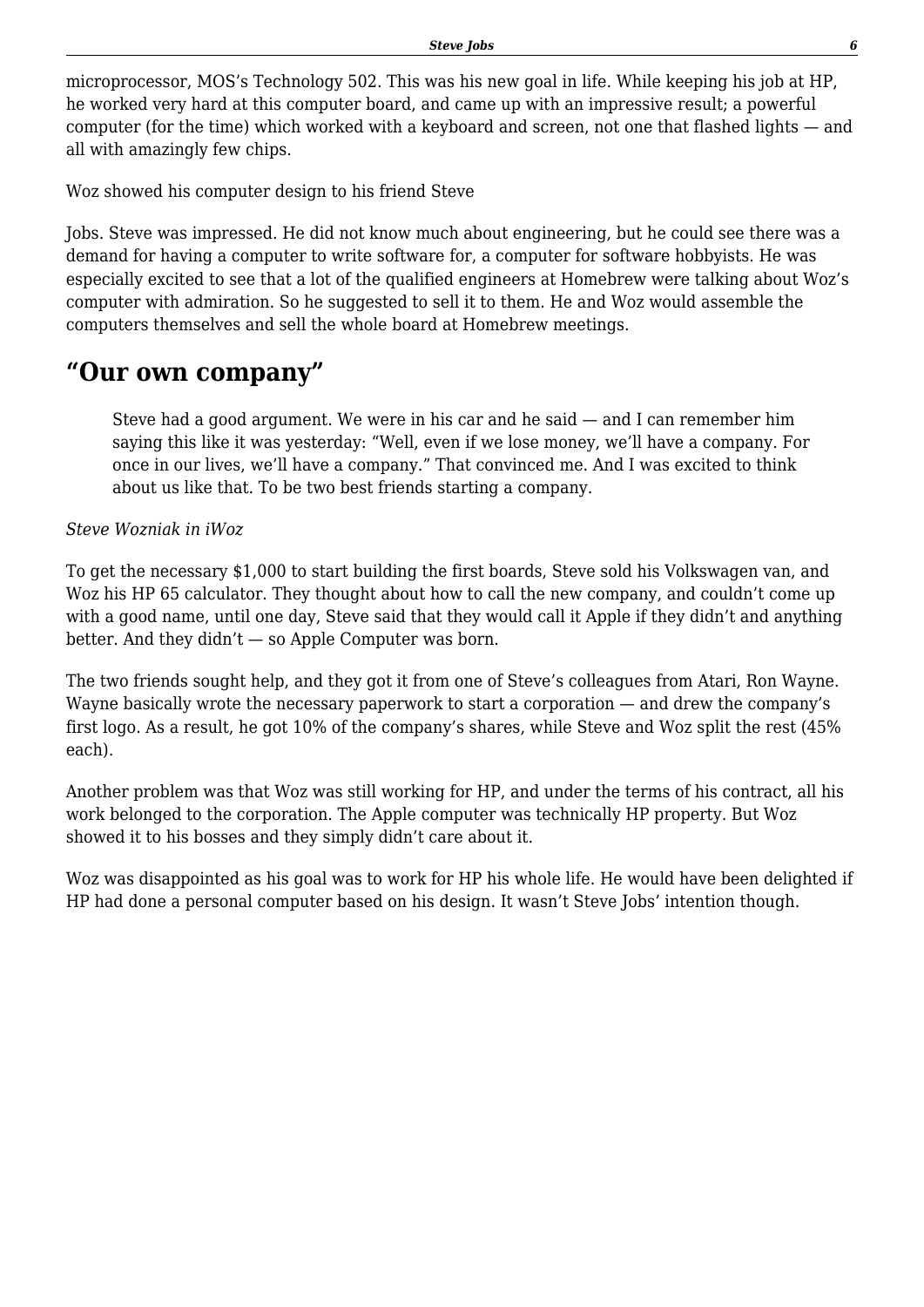

 Apple Computer's first order was from a Homebrew member called Paul Terrel. He was starting a new computer store called the Byte Shop, in Mountain View, and understood just like Steve that there was a demand for such fully-built computers. He ordered 50 of them, at \$500 a piece. That was \$25,000! It was a huge starting point for the young company, and got Steve and Woz very excited. They started putting together the parts in the Jobses's garage, with help from

Steve's sister Patti and his friend from Reed, Dan Kottke. They paid them \$1 a board. The parts for the Apple cost \$220, while the computer was sold to Terrel for \$500, who would usually put it in wooden boxes.

Steve and Woz also started selling the computer on their own. They agreed on the retail price of  $$666.66$  (note that his price was based on a simple calculation  $-$  a 33% margin  $-$  and had nothing to do with the Satanic number of course). They showed it to the Homebrew folks in March 1976, but the response wasn't that enthusiastic. So they went elsewhere, going from store to store and trying to sell them. They sold a couple hundreds this way.

This was the start of Apple Computer. Steve and Woz had bought the other co-founder Ron Wayne out for \$800, and incorporated the company on April 1, 1976.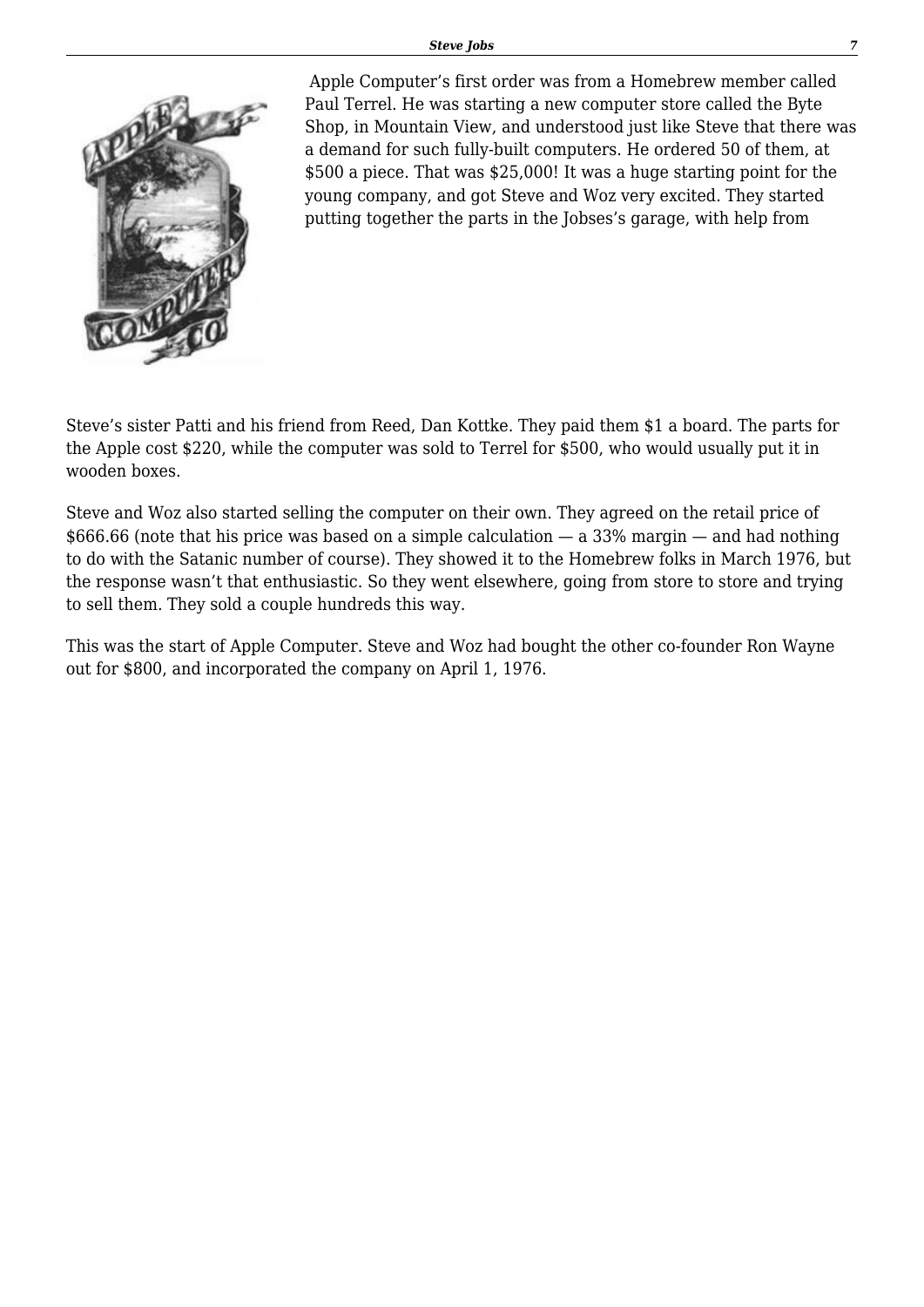

An Apple I computer inside a wooden box

# **Apple's early days**

The day he finished work on his first computer, Woz started working on an improved design, the future Apple II. The Apple II was based on the Apple I's design, but in many ways it was a huge breakthrough.

First, it ran a lot faster with half as many chips. It also was the first computer that could produce color, with any color TV you would plug it into. It could handle high-resolution graphics and sound, and had a BASIC interpreter built-in. In short, it was the first computer that anybody who knew the BASIC programming language could use: it had what it took to launch the personal computing revolution.

The prototype for the Apple II was almost ready when Steve and Woz partook in the Personal Computer

Festival, held in Atlantic City in the summer of 1976. But it was not ready enough to be shown to the public. Steve and his friend Dan Kottke were trying to sell the Apple I from their Apple Computer booth, while Woz was working on finishing the Apple II. The visitors were not impressed by the Apple I, a board sold by two amateur bearded young men, while MITS, which sold the Altair, had a huge booth with music, dancers and business suits. Steve learned a lot that day.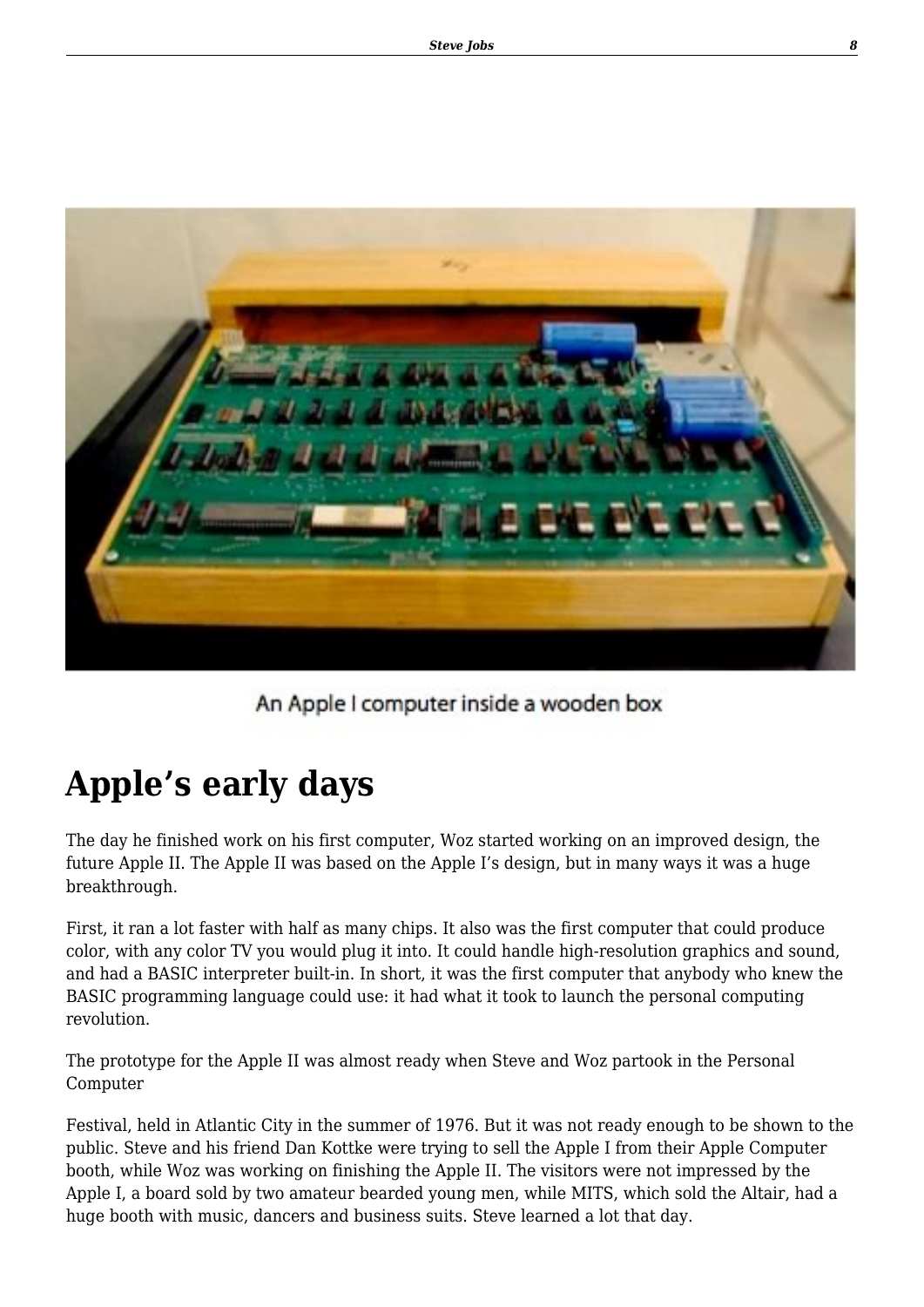After the Apple II was finished, Steve went looking for investors. He talked to several venture capitalists, who were already legions in the Valley. The first to show up was Don Valentine. He turned Steve and Woz down, but he did give them a hand by passing them the name of another potential investor, Mike Markkula. Mike was a former Intel employee who had made millions and retired early. He was 34 when he met with Woz and Steve, and he bought into their vision. He was also quite aware of the potential returns on his

investment:

We're going to be a Fortune 500 company in two years. This is the start of an industry. It happens once a decade.

#### *Mike Markkula to Steve and Woz, quoted in iWoz*



 Mike drew up a business plan. He wanted to put in \$250,000 to build 1,000 machines. This was a huge number by the young men's standards. Woz was also told that for this to happen, he had to leave HP. At first he refused, since he was a huge admirer of HP and planned to work there his whole life. But Steve lobbied him hard into it, and in the end Woz relented.

Mike Markkula also insisted that Apple advertise for its new computer. He called up one of his friends, Regis McKenna, who was one of the most renowned advertisers in the Valley. While they worked with Steve Jobs on Apple's first ads, an art director called Rob Janoff designed a new logo for the company. The only thing Steve asked him was: "Don't make it cute." He was the one who came up with the bitten apple (so that it wouldn't look like a tomato), as well as the striped colors — to emphasize the Apple II's ability to display color.

Rod Holt, a friend of Steve Jobs', was hired to build a switching power supply and design a mold for the Apple II's plastic case. Mike Markkula later also hired a fourth guy, Mike Scott, to run the startup, whose first offices were moved to Stevens Creek Boulevard in Cupertino.

### **The West Coast Computer Faire**

The new company got ready to show off their product at the West Coast Computer Faire, a conference held in San Francisco in April 1977. It was only a prototype, but the plastic case definitely made the Apple II look like a professional product. Steve negotiated a prime spot for Apple's booth, and took precious advice from both Mike Markkula and Regis McKenna. That's why he bought his first suit for the occasion.

My recollection is we stole the show

#### *Steve Jobs in Triumph of the Nerds*

Apple Computer received 300 orders for the Apple II on the show alone, twice as much as the total number of Apple I's ever sold! But this was just the beginning.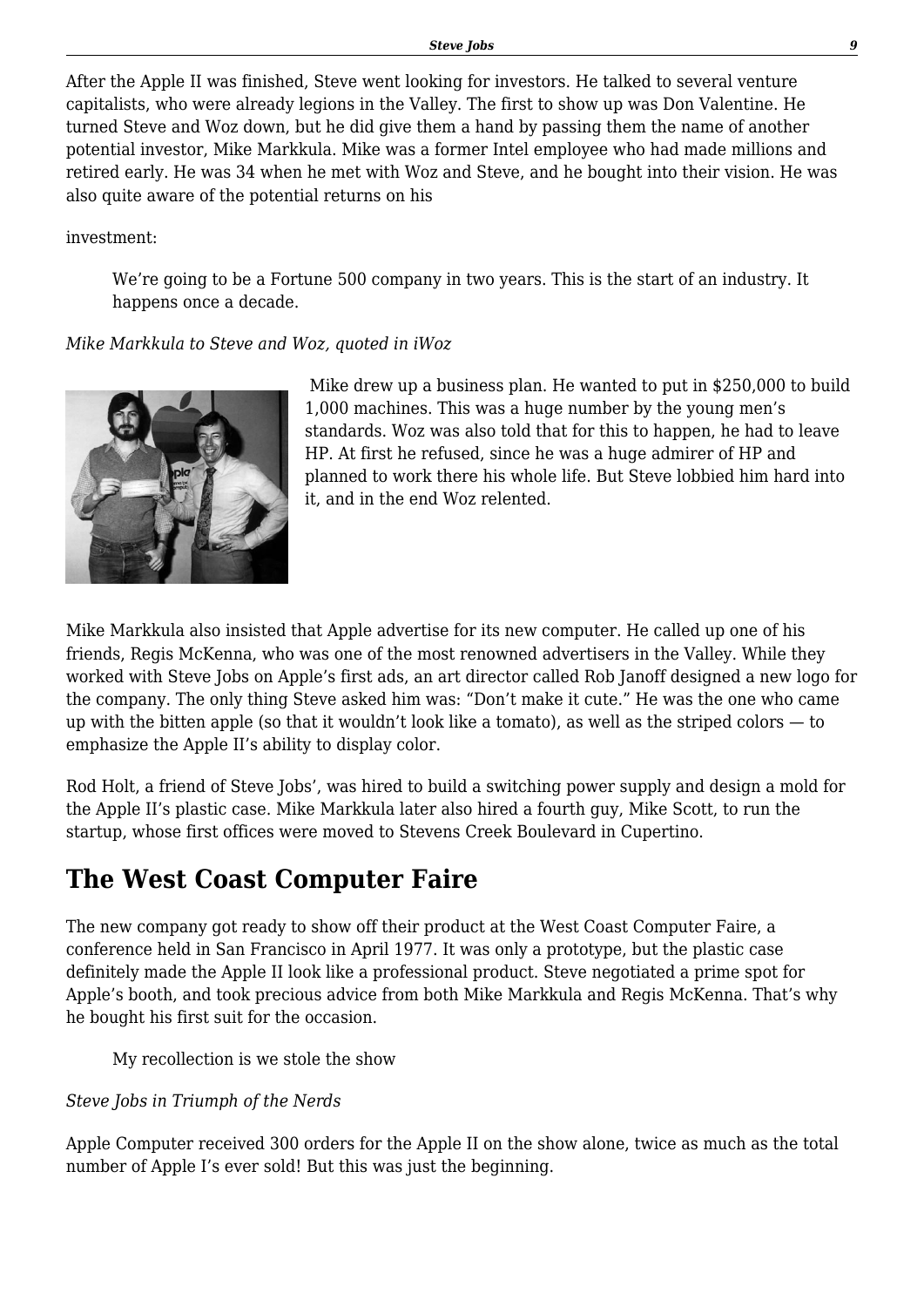## **Success and failures**

### **The personal computing revolution**

In many ways, the Apple II was both the start and the symbol of the personal computer revolution of the early 1980s. Although there were many competing personal computers on the market — such as the Commodore PET or Radio Schack's TRS-80 — the Apple II clearly set itself apart very early on, and soon embodied the personal computer in the public consciousness. It was all over the media, and its sales skyrocketed throughout 1978, 1979 and 1980.

It was not only about the Apple II's appealing design, its integrated keyboard, or its ability to plug into any TV to display color graphics or play sounds. Its built-in BASIC interpreter was also critical to its success, as it made the writing of compatible software very easy.



Woz used it himself to write the first program to ever run on the machine, a game called Breakout. The eight expansion slots in Apple II made a difference, too. Woz decided to implement them against Steve Jobs' will, and this proved a wise move, as they allowed for all kinds of new features and software to be added to the machine. One of those features was Disk II, a floppy disk drive Apple started shipping in early 1978. It made the sharing and installing of new software very easy — soon the supply of Apple II software was thriving.

But probably the most important push toward the

Apple II's success was not from Apple. It was a piece of software called VisiCalc — the first spreadsheet ever brought to market. VisiCalc worked only on the Apple II, and it was a revolution in itself. Millions of accountants, small businesses, or even private individuals that cared about their money, could now do in minutes calculations that would have taken them weeks to perform by hand. They rushed out to computer stores and bought Apple IIs en masse, making Apple one of the most profitable companies of its day. Only four years after it was started in a garage, the company was well on its way to fullfil Mike Markkula's vision of belonging to the Fortune 500 elite of corporate America.

### **Preparing for the future**

Apple Computer was growing at an incredibly fast rate. The numbers were mind-blowing: from 2,500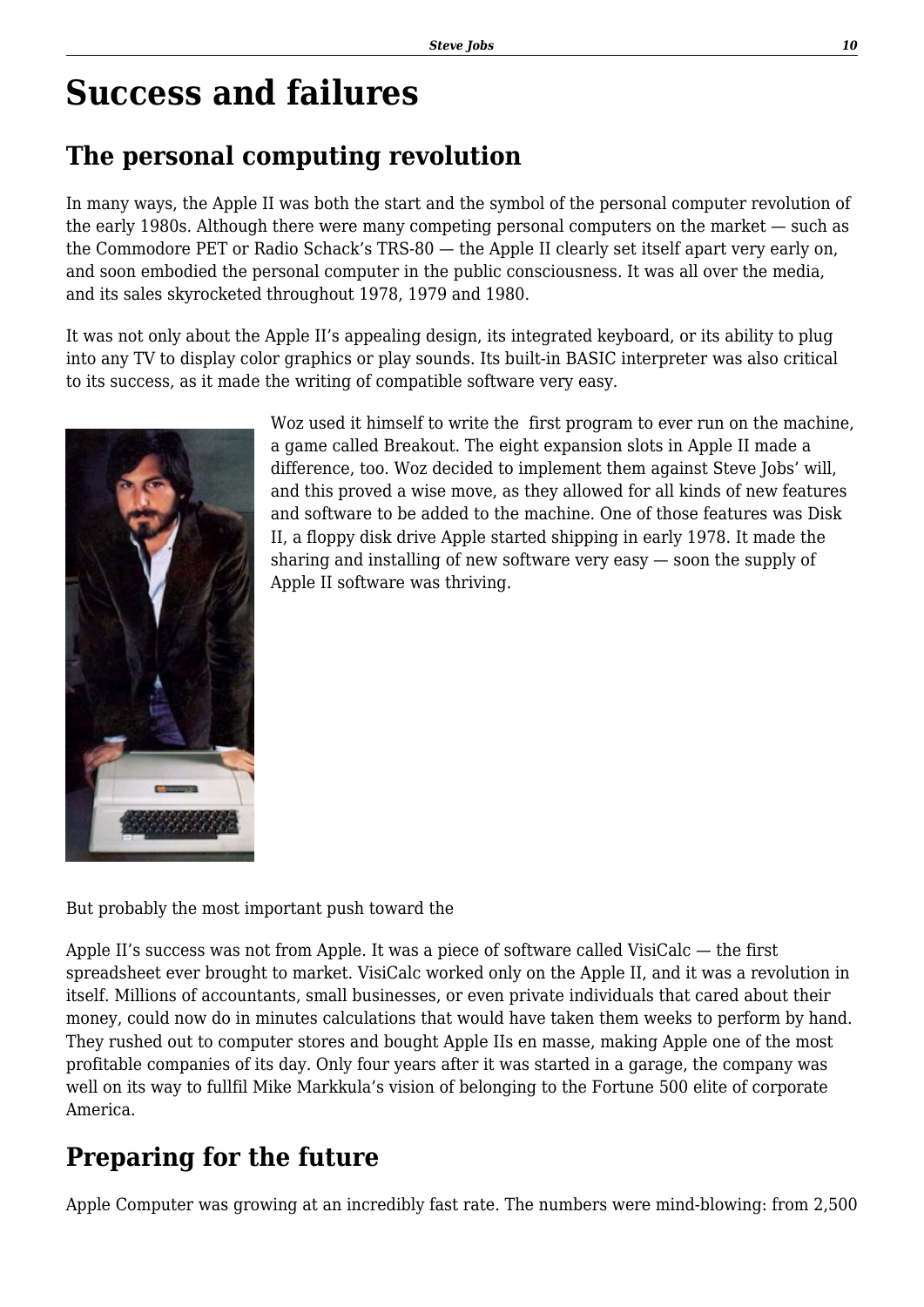Apple IIs sold in 1977, 8,000 were sold in 1978, and up to 35,000 in 1979. Remember there was no market for

personal computers before! The company earned \$47 million in revenues in fiscal year 1979, making Steve Jobs a millionaire on paper (he owned \$7 million worth of private stock). The company's board of directors, including its new members such as Arthur Rock and Don Valentine, began to discuss taking Apple public.

Meanwhile, the engineers in Cupertino started working on Apple's future. Several projects came into being in those early years. First, in late 1978, there was the Apple III, which was supposed to build on Apple II's legacy. Woz did not partake in the project and was critical of it early on. There was also an obscure project called Macintosh, headed by computer scientist Jef Raskin. He started to assemble a small team to work on a computer "as easy to use as a toaster", that he named after his favorite apple.

Steve Jobs was not involved in any of those projects.

He had another one in mind, called Lisa. And he hadn't picked that name without a reason. Indeed, in 1978, while he was dating an employee of McKenna's PR agency, Steve's ex-girlfriend from high school Chris-Ann Brennan reappeared claiming she was bearing his baby. Steve denied the fatherhood, although everybody in his entourage knew he was the father. The baby girl was named Lisa. there was a lot of perplexity around Steve's behavior, especially since he had suffered greatly from having been abandoned himself. He was going to do the same to his own daughter! Yet, at the very same time, he used the girl's name for a project code name.

Project Lisa took a dramatic turn in late 1979, after Steve's visit to Xerox PARC.

The Lisa team was briefed about Xerox PARC's technologies by insiders, including Jef Raskin, the manager of the Macintosh project. Steve negotiated a deal with Xerox to be given a complete tour of the

facilities. Here's how he described his experience later:

Within ten minutes, it was obvious to me that all computers would work like this someday.

### *Steve Jobs in Triumph of the Nerds*

Several researchers and engineers were lured away from PARC by Apple, such as Larry Tesler and Bruce Horn, to develop a GUI for Lisa. The biggest challenge was trying to design an actual product, not a fancy prototype too expensive to build. After all, one of the reasons Xerox dismissed the Alto was its astronomical price tag: \$20,000! That was twenty times as much as the Apple II.

### **The biggest IPO since Ford**

In 1980, Apple Computer was preparing to go public. This move had several major implications for Steve Jobs, both professionally and personally.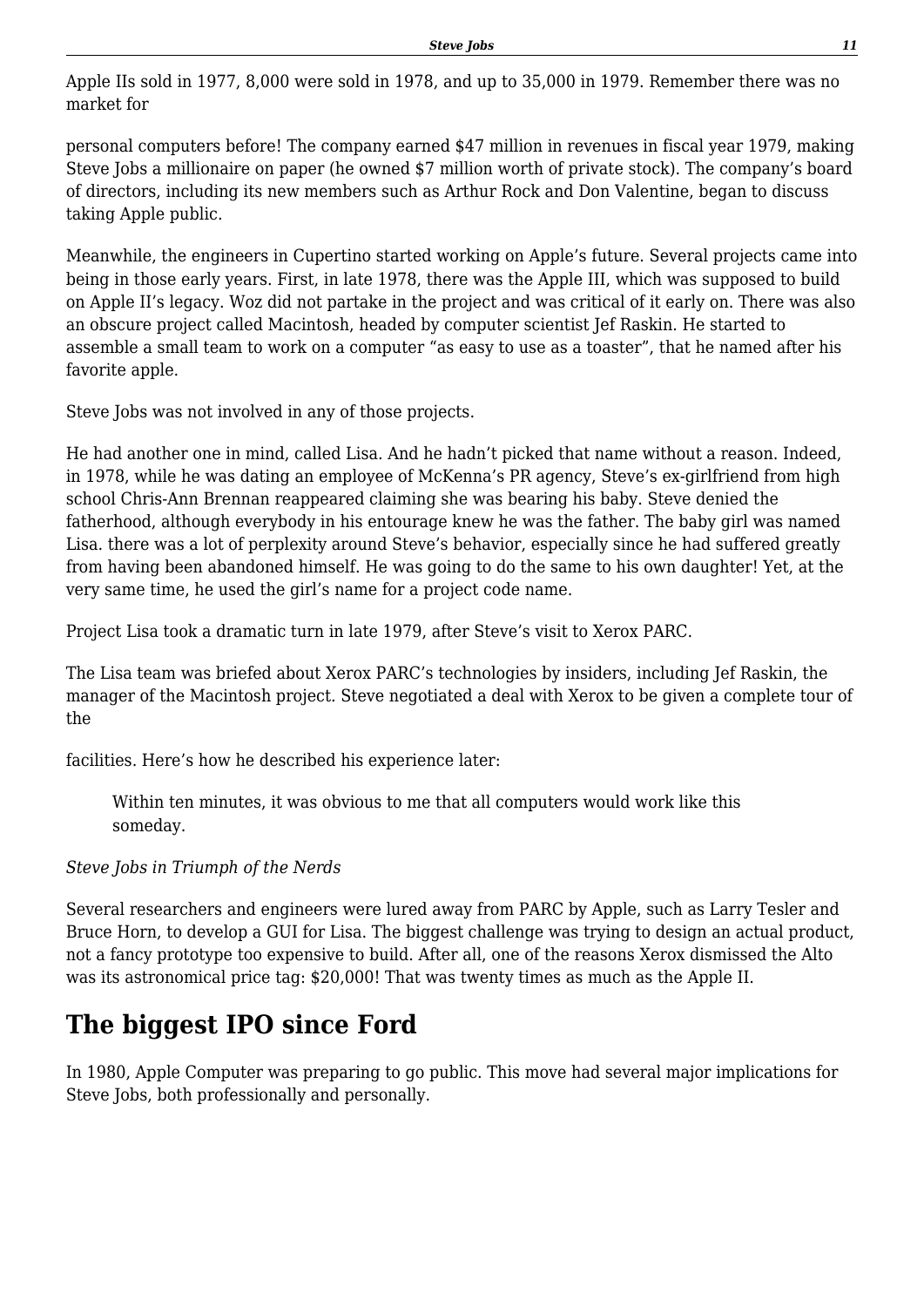

 First, the board was concerned about the potential bad publicity around Steve's handling of his daughter Lisa. They insisted that he settled the case with Chris-Ann before the end of the year, as the IPO was scheduled for December 1980. Reluctantly, he agreed to reimburse the country's welfare the money they had spent on the mother of his daughter, i.e. \$20,000.

There was also a large re-organization at the top of the company. The Apple III, which came out in



the spring of 1980, had turned out a disaster on the marketplace. It was flawed and thousands of early models had to be returned to the company, whose only revenues still came from sales of Apple II. The next project, Lisa, became even more critical to the company's future. As a result, Apple Computer was re-organized into three new departments: Accessories, Professional Office Systems (which included Lisa), and Personal Computer Systems (Apple II and Apple III). Steve expected to head the POS division, but the board chose the milder and more experienced John Couch. Steve was named chairman of the board instead.

## **Macintosh**

### **Better be a pirate than join the Navy**

Steve Jobs quickly left his mark on the Macintosh team. Part of his motivations were: 1. to have his own successful computer, unlike the Apple II which was Woz's brainchild; 2. to take revenge on Apple's management for forcing him out of the Lisa project. When he took over, the Mac team only consisted of a small number of engineers: Brian Howard, Burrell Smith and Bud Tribble, as well as a woman in marketing, Joanna Hoffman. He soon hired several other members that would later form the core of the team, such as Andy Hertzfeld, Chris Espinosa, George Crow, Steve Capps and Mike Boich. Other key players would follow later, like the brilliant software designer Bill Atkinson from the Lisa team, Mike Murray in marketing, or Susan Kare, who designed the icons and several fonts for the

system. For the box design, he hired Harmut Esslinger's frogdesign, who pioneered the so-called "Snow White" design language, that would dictate computer design for the next decade.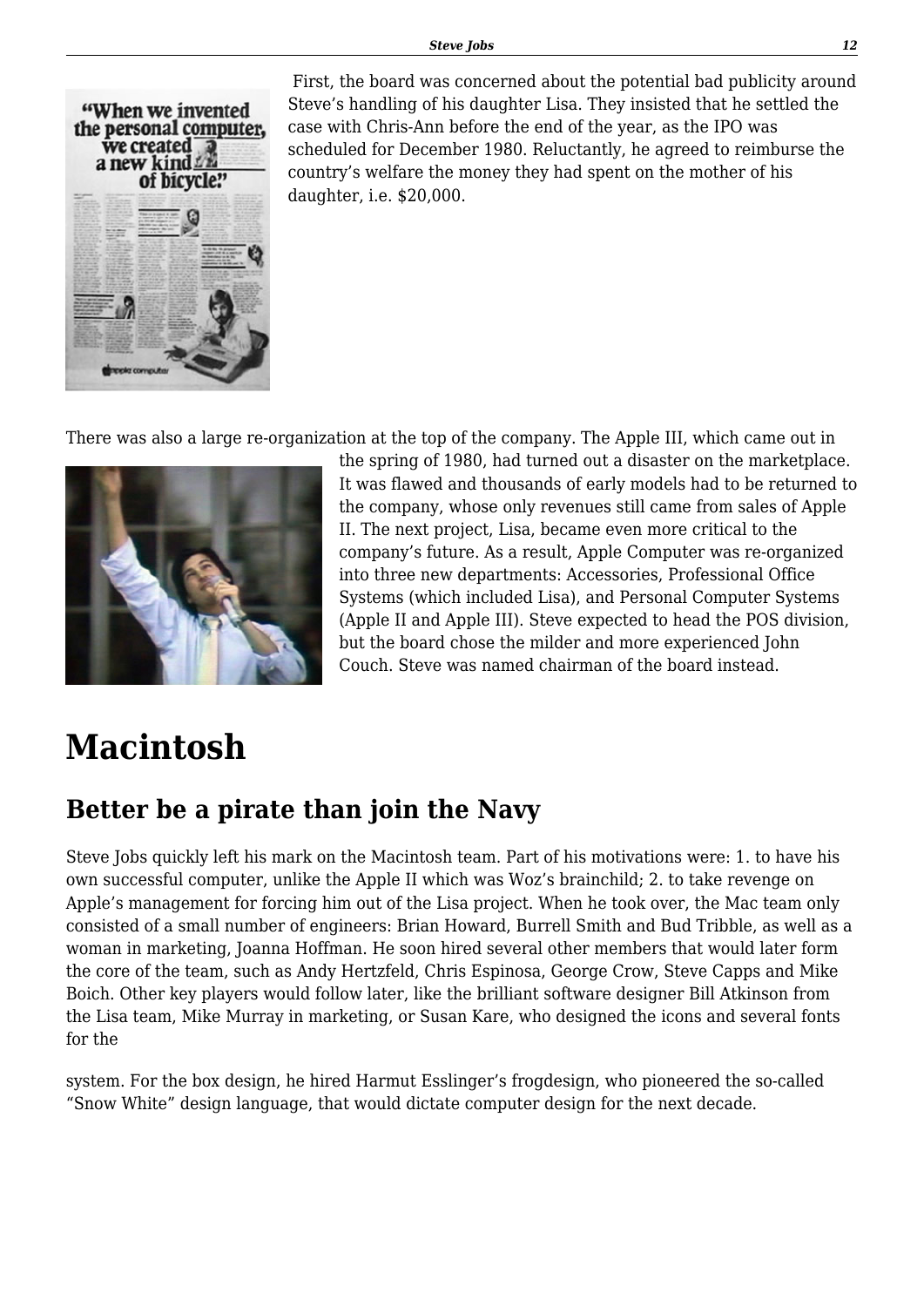

 To Steve, the Macintosh project was going to save Apple from the bloated Lisa project and the bureaucracy of the company. He tried to insufflate the team with entrepreneurial values, calling them rebels and artists, while the other Apple employees were bozos. The team was even in a separate building on Bandley Drive, where Steve hung a pirate flag: "better be a pirate than join the Navy," he said — meaning the Navy was the rest of Apple.

The Mac team's pirate flag. Steve is sitting by the piano.

## **Steve leaves Apple**

### **Tensions**

Steve could not deal with the market failure of his baby. He continued to behave as if he had saved Apple, treating non-Mac employees with deference in Cupertino. People felt he spoiled the Mac team, buying them a BMW motorcycle and a Bosendorfer grand piano with his personal money, while the company was still alive thanks only to Apple II sales (the truth was that Macintosh engineers were paid the same or even less than their counterparts).

There was increasing resentment building up against Steve Jobs at Apple. The honeymoon with CEO John Sculley was over: the two men increasingly criticized one another in their inner circles. Even Woz, who felt insulted by the treatment the Apple II team received, left

the company in February 1985. He openly criticized the management in Cupertino: this was a PR disaster for the firm.



 In April 1985, the board discussed re-organization plans for the company. Everyone agreed there should be a new manager for the Mac team, namely Apple France executive Jean-Louis Gassée. Jobs even accepted the idea for a while, thinking of running a new R&D department instead. But he was outraged when Gassée asked for a written guarantee of his promotion.

### **Experimentations**

During those four months, from May to September 1985, Steve was still chairman of the board — he was not

fired from Apple, contrary to popular belief. But he had a lot of times on his hands, and tried hard to find what he was going to do next.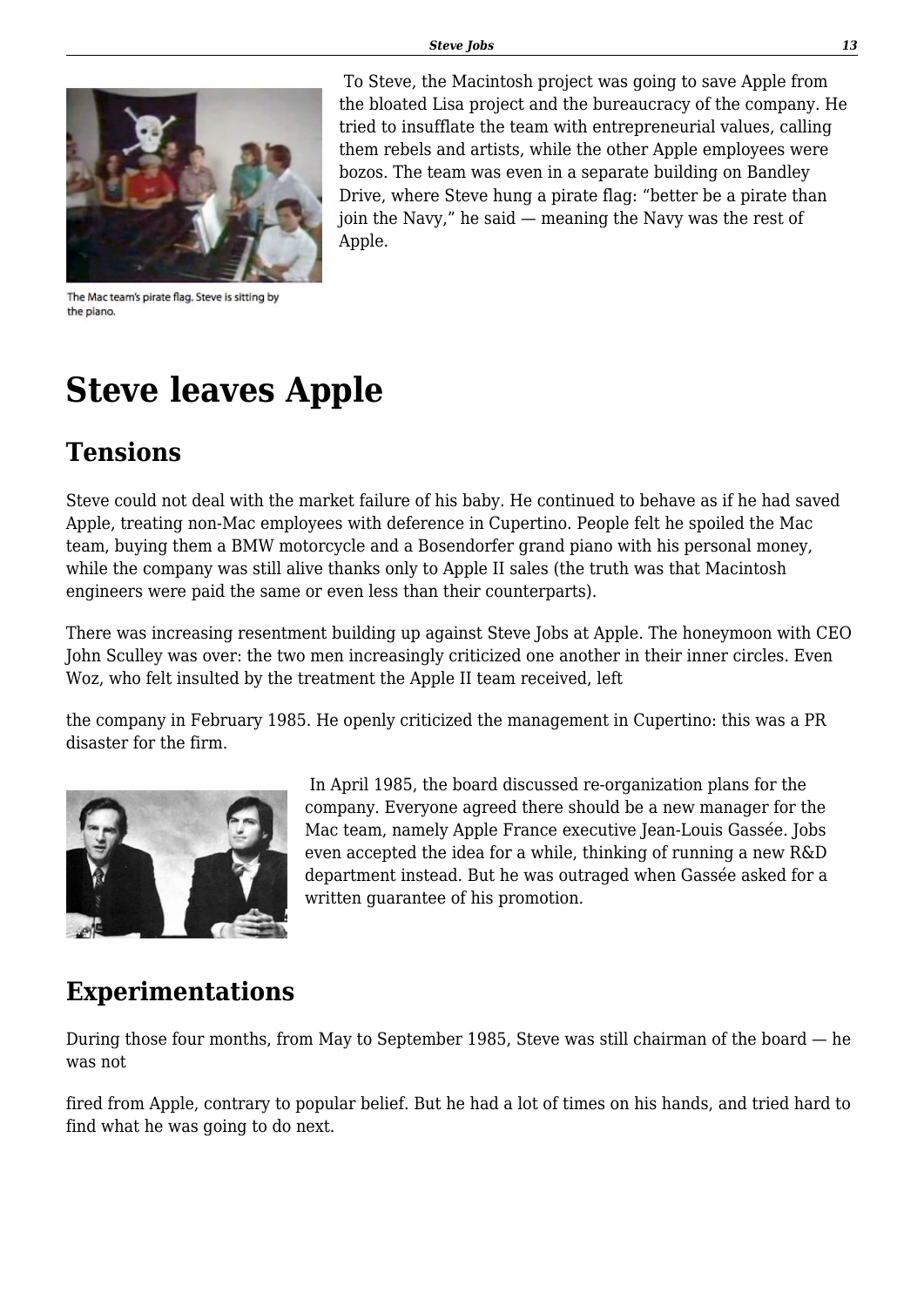### **A new venture**

As the story goes, Steve Jobs was still looking for new directions in life when he met with a friend of his, Nobel Prize Paul Berg, from Stanford University. Berg told him of his work on DNA, and asked him whether the molecules could be simulated on computers. The answer was no, not yet anyway. this gave Steve the idea of starting a new company. He would build a high-end computer aimed solely at the higher education and research markets. He asked around and found out the general consensus was a need for a so-called 3M machine — a computer that could hold one megabyte of memory, perform one million instructions per second, and display one million pixels on a screen.

# **NeXT Inc.**

Next did not start easily. The minute it was created, the six co-founders found themselves sued by their former employer, Apple. The fruit company was accusing them of stealing their technology.



 As a result, for its first year or so of existence, the new company could not work on any product in particular, since there was a chance they would lose the trial and give all the technologies they had worked on back to Apple. In the meantime, Steve Jobs set up to build the perfect company.

# **The NeXT Cube**

### **No detail was too small**

There is probably no product in Steve's career that was hurt more by his perfectionism than the NeXT Cube. No detail seemed too trivial to be overlooked; everything NeXT did had to be perfect.



 First with software. When Steve started asking around to know what was the state of the art in computer operating system, he was told the most stable, modern software was called UNIX. It was a very complex but very powerful OS used in universities and by large companies in their mainframes.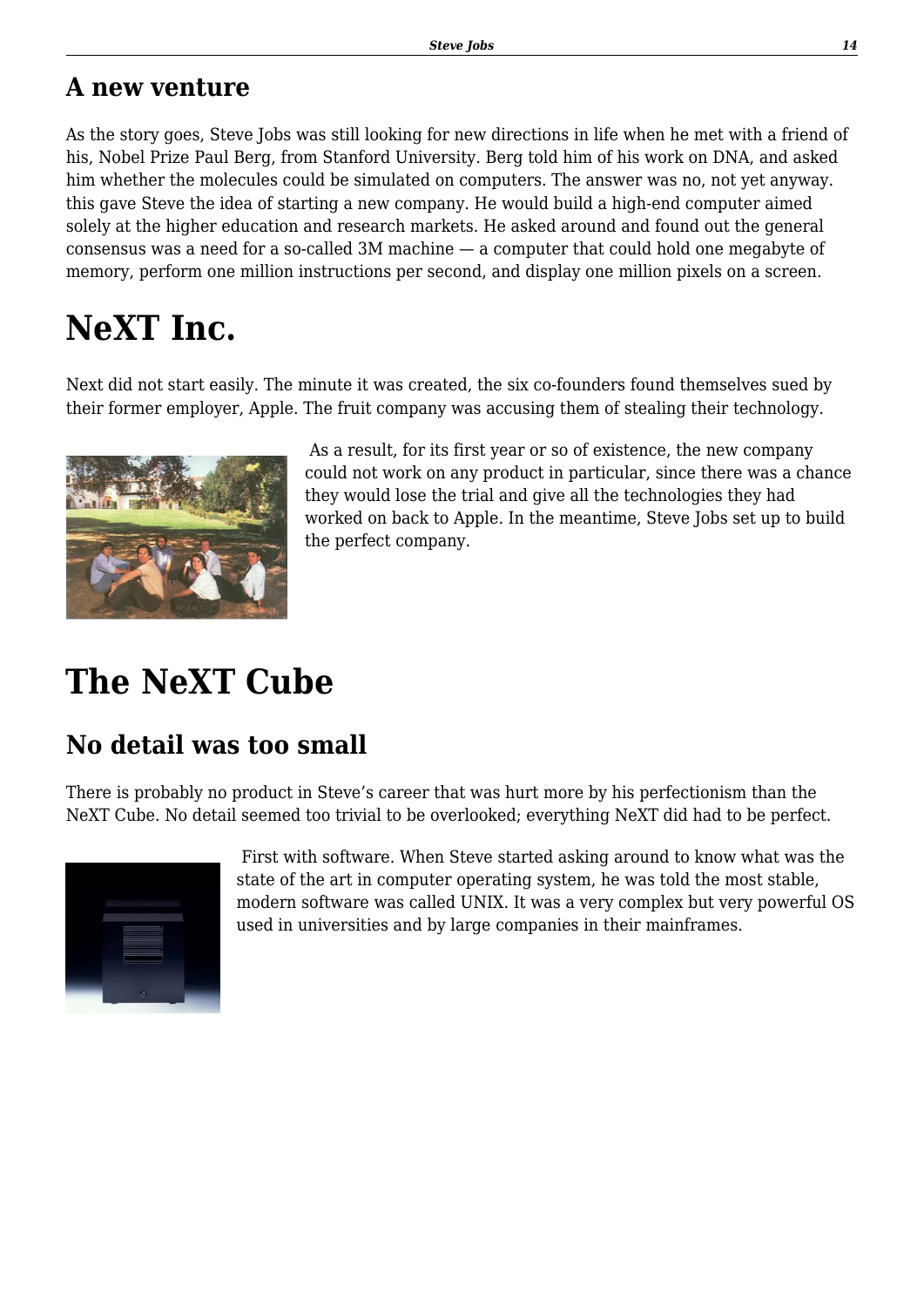

The most advanced UNIX technology was being developed at Carnegie-Mellon, where Steve hired some of his best programmers, such as Avie Tevanian. He was also told about object-oriented programming, a breakthrough from Xerox PARC which made software development very fast and efficient. So Steve knew his priorities for the NeXT operating system: it would be a UNIX object-oriented system — on top of which would be added a graphical user interface, to make it userfriendly. These were the very ambitious foundations of NeXTSTEP, so ambitious that it would take several years before they would give birth to a stable operating system.

Second, of course, was hardware. Steve had been

thrilled by the factory that was used to produce Macintosh — he wanted to do even better this time with NeXT. He set up to build the most advanced automated factory in the world, in Fremont, not too far from the Mac factory itself. The NeXT computers would be built untouched by human hands, using robots operated by other NeXT computers. The factory was designed to mass produce NeXT Cubes and bring the costs down with volume. a disastrous choice for the future.

And finally, the design of the machine, of course, had to be a stunner as well. Steve hired frogdesign again, the same firm that had designed Macintosh, and they came up with a perfect black cube built out of magnesium. Although the Cube clearly deserved its place at the SF MOMA, many of its features made it a pain to build: from the perfect right angles to its materials to its color, it was extremely complicated — and expensive — to put together. In addition, Steve had made a point on also designing a "beautiful" board for the Cube.

All the electronic components, which are usually on several different pieces of plastic, were melded on a single square board that the chairman considered as beautiful as the case itself. However it was a strenuous problem for engineers to solve.

### **The introduction**

Because of all its breakthroughs, in both hardware and software, the date of the NeXT computer's



introduction was constantly being put off. Originally, it was supposed to be out in spring 1987, since most universities shop for the next academic year during springtime. But the computer was nowhere near ready at that time! It was rescheduled for fall 1987, then spring 1988, and finally to fall 1988 — on October 12 to be precise.

# **Getting real**

### **Hopes at NeXT**

There were a couple of events that led NeXT executives to falsely believe that they were on the right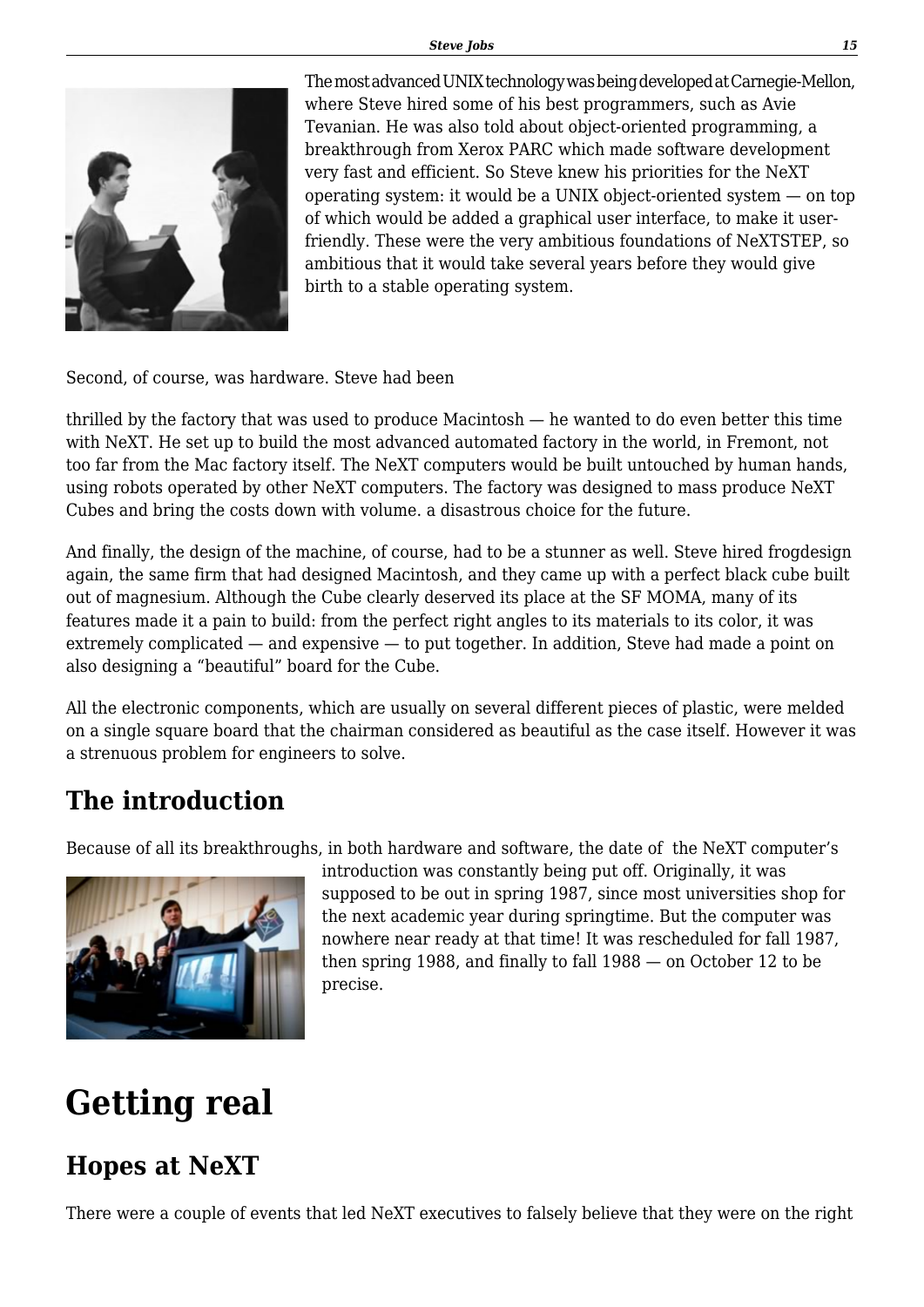track, instead of realizing they were heading to the wall.

First was a major deal with IBM that was signed in September 1988, just one month before the Cube's introduction. As we explained before, NeXT's operating system, NeXTSTEP, was a revolution in software. It was the first UNIX ever to sport a graphical user interface, making an arcane piece of software accessible to mere mortals. We also said that UNIX was used on several computer mainframes, the vast majority of which were still IBM- made. That's why Big Blue showed a substantial interest in the NeXT operating system: its

intention was to buy a right to license NeXTSTEP on its mainframe systems, in order to add GUIs to its UNIX computers. Moreover, IBM was trying to find a way out of its morass with software developer Microsoft.

### **The NeXT Station**

Despite those signs of optimism, the NeXT Cube was a blatant failure on the marketplace. It simply



did not sell: universities and students found it way too expensive. Firstly, by 1988, it was common for students to have a Macintosh in their dorm rooms. The days when you had to go to the computer lab to use a workstation like the Cube

were long gone. There was also the problem of donations — universities were used to be given, not sold, computers, in the hope that students would use the same computers in their future corporate careers. Finally, the Cube was not as modern as it would have been had it come out the year before: it was monochrome at a time where color started to appear, its magneto-optical drive was a pain to use, and above all, it had very limited software.

### **Tough times for Pixar**

As for Pixar, it was in a really painful situation by the early 1990s.

First of all, the computer animation department, headed by John Lasseter, had to fight regularly for its survival. Steve Jobs almost shut it down several times throughout 1987 and 1988, until the team had the idea of making animation for TV commercials. That way

they could survive and keep all the talents they had spent years to gather, while making some